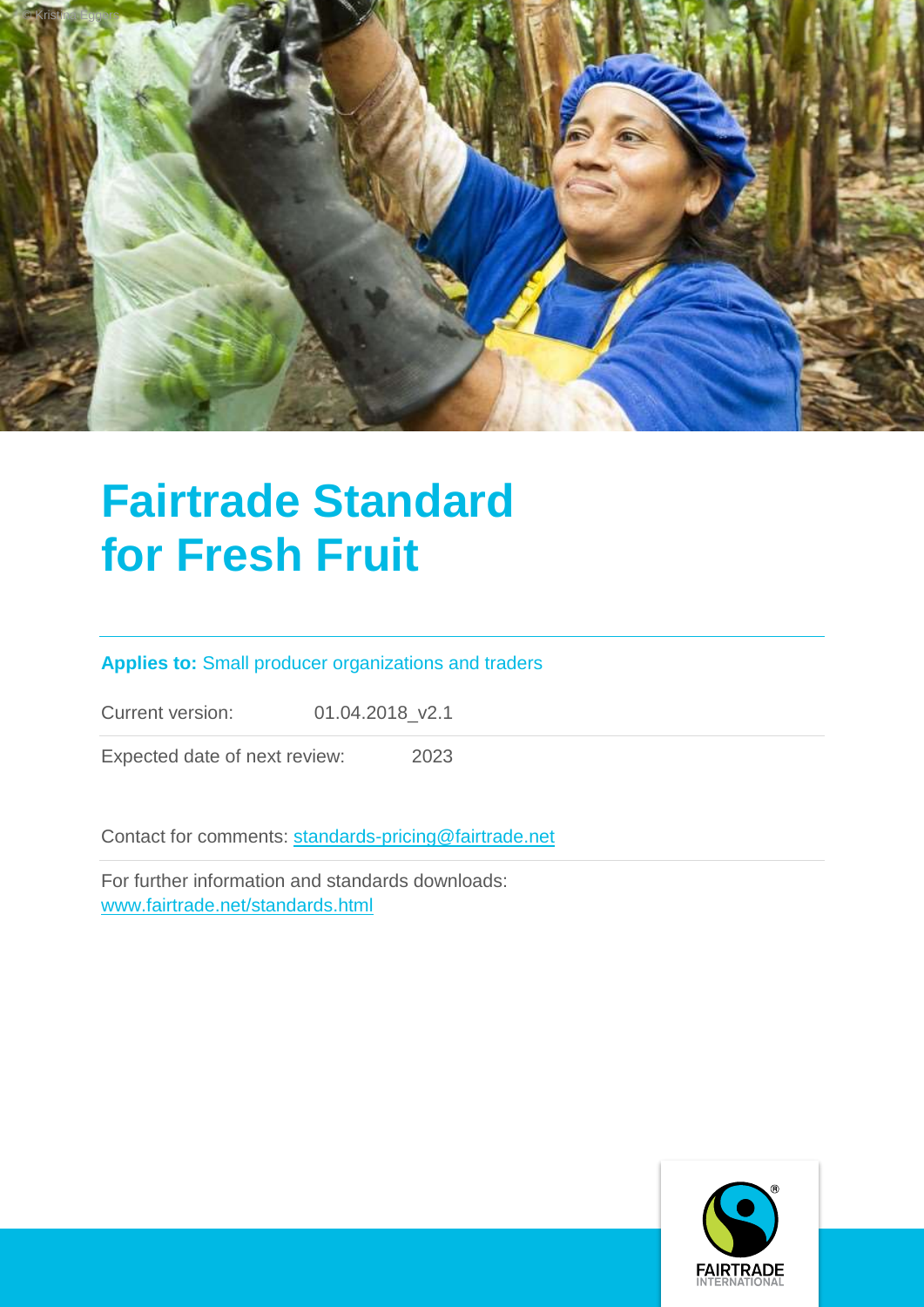

# <span id="page-1-0"></span>**Content**

|               | $\mathcal{R}$  |
|---------------|----------------|
|               |                |
|               |                |
|               |                |
|               |                |
| Definitions 4 |                |
|               |                |
|               |                |
|               |                |
|               | $\overline{7}$ |
|               |                |
|               |                |
|               |                |
|               |                |
|               |                |
|               |                |
|               |                |
|               |                |
|               |                |
|               |                |
|               |                |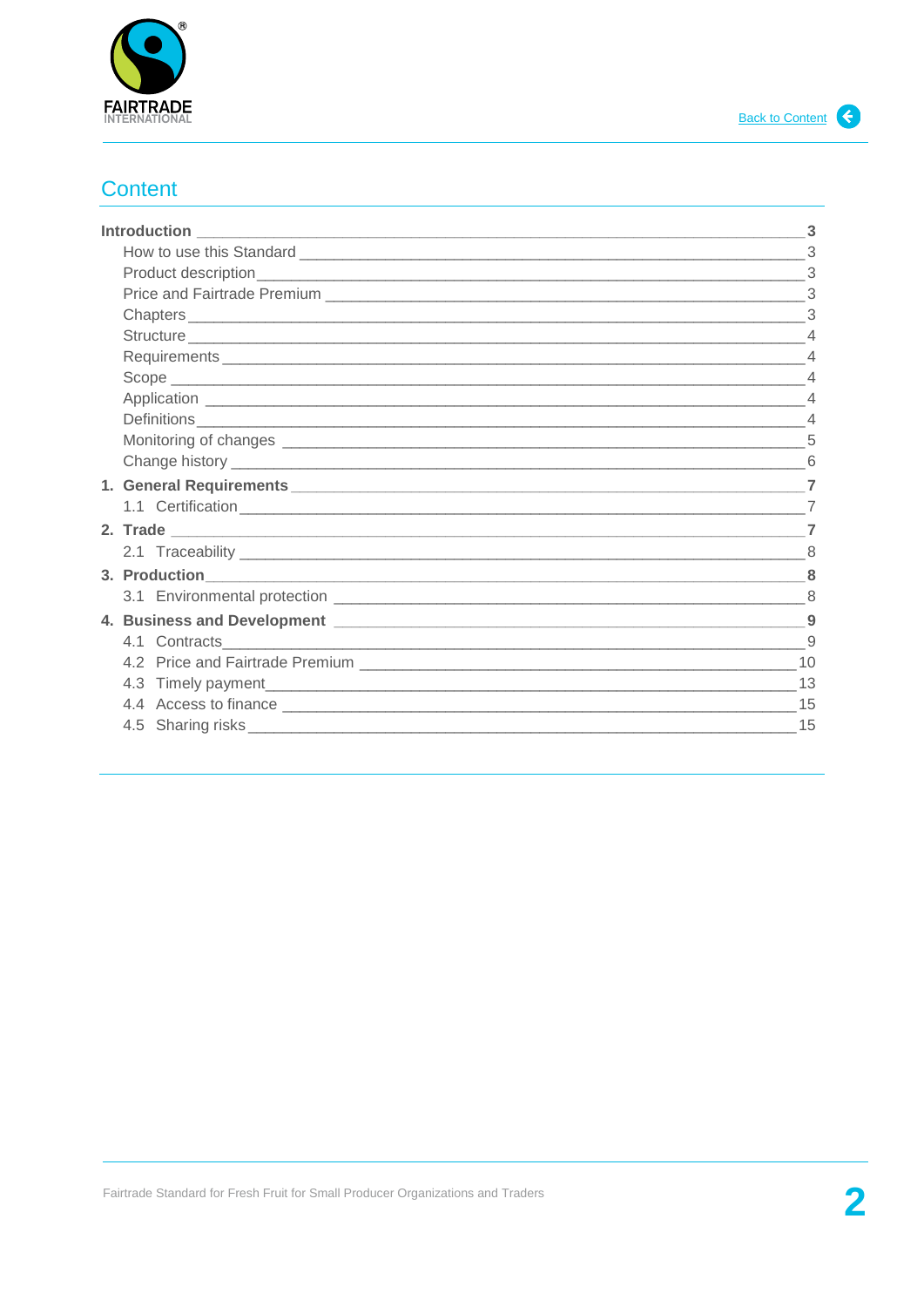

# <span id="page-2-0"></span>Introduction

### <span id="page-2-1"></span>**How to use this Standard**

This Fairtrade Standard for Fresh Fruit covers the requirements which are specific to fresh fruit small producers and traders.

Fairtrade fresh fruit producers must comply with both the Fairtrade Standard for Small Producer Organizations and the Fairtrade Standard for Fresh Fruit. For producers this standard complements, and should be read together with, the Fairtrade Standard for Small Producer Organizations.

Fairtrade fresh fruit traders must comply with both the Fairtrade Trader Standard and Fairtrade Standard for Fresh Fruit. For traders this standard complements, and should be read together with, the Fairtrade Trader Standard.

In cases where this standard differs from the Fairtrade Standard for Small Producer Organizations or the Fairtrade Trader Standard on the same topic, the requirements presented in this standard apply.

# <span id="page-2-2"></span>**Product description**

This standard covers the purchase and sale of fresh fruit in their primary form. This includes fresh fruit for export and fresh fruit sold for further processing.

Fairtrade fresh fruit are all varieties of fresh fruit for which Fairtrade prices exist.

Citrus fruits belong to the Rutaceae family and include different types of fruits such as oranges, tangerines, mandarines, clementines, satsumas, lemons, limes and grapefruits.

"Soft citrus" refers to citrus fruits grown from the species Citrus reticulata Blanco. These fruits include satsumas (Citrus unshiu Marcow), clementines (Citrus clementina Hort. ex Tan.), common mandarins (Citrus deliciosa Ten.) and tangerines (Citrus tangerine Hort. ex Tan.), as well as their hybrids.

Wine grapes are the fruit of the Vitis vinifera L. vine. For wine grapes, the standard also covers any processed products.

The standard also covers secondary products and their derivatives. The definition of secondary products is included in the [Fairtrade Trader Standard.](https://www.fairtrade.net/fileadmin/user_upload/content/2009/standards/documents/generic-standards/TS_EN.pdf) An [explanatory note](https://www.fairtrade.net/fileadmin/user_upload/content/2009/standards/documents/2012-02-02_Explanatory_Note_Secondary_products.pdf) for secondary products and [a non](https://www.fairtrade.net/fileadmin/user_upload/content/2009/standards/documents/2014-12-03_Fairtrade_Secondary_products_list.pdf)[exhaustive list of products fitting the secondary products definition](https://www.fairtrade.net/fileadmin/user_upload/content/2009/standards/documents/2014-12-03_Fairtrade_Secondary_products_list.pdf) is published on the Fairtrade International website.

## <span id="page-2-3"></span>**Price and Fairtrade Premium**

Fairtrade Minimum Prices (FMP) and Fairtrade Premium levels for Fairtrade products are published separately to the product standards.

<span id="page-2-5"></span><span id="page-2-4"></span>There are no Fairtrade Minimum Prices defined for secondary products and their derivatives. The prices (at CIF=Cost, Insurance and Freight or FOB level) of these products, from any origin, are negotiated between the importer and the exporter. A default Fairtrade Premium of 15% of the negotiated price must be paid in addition.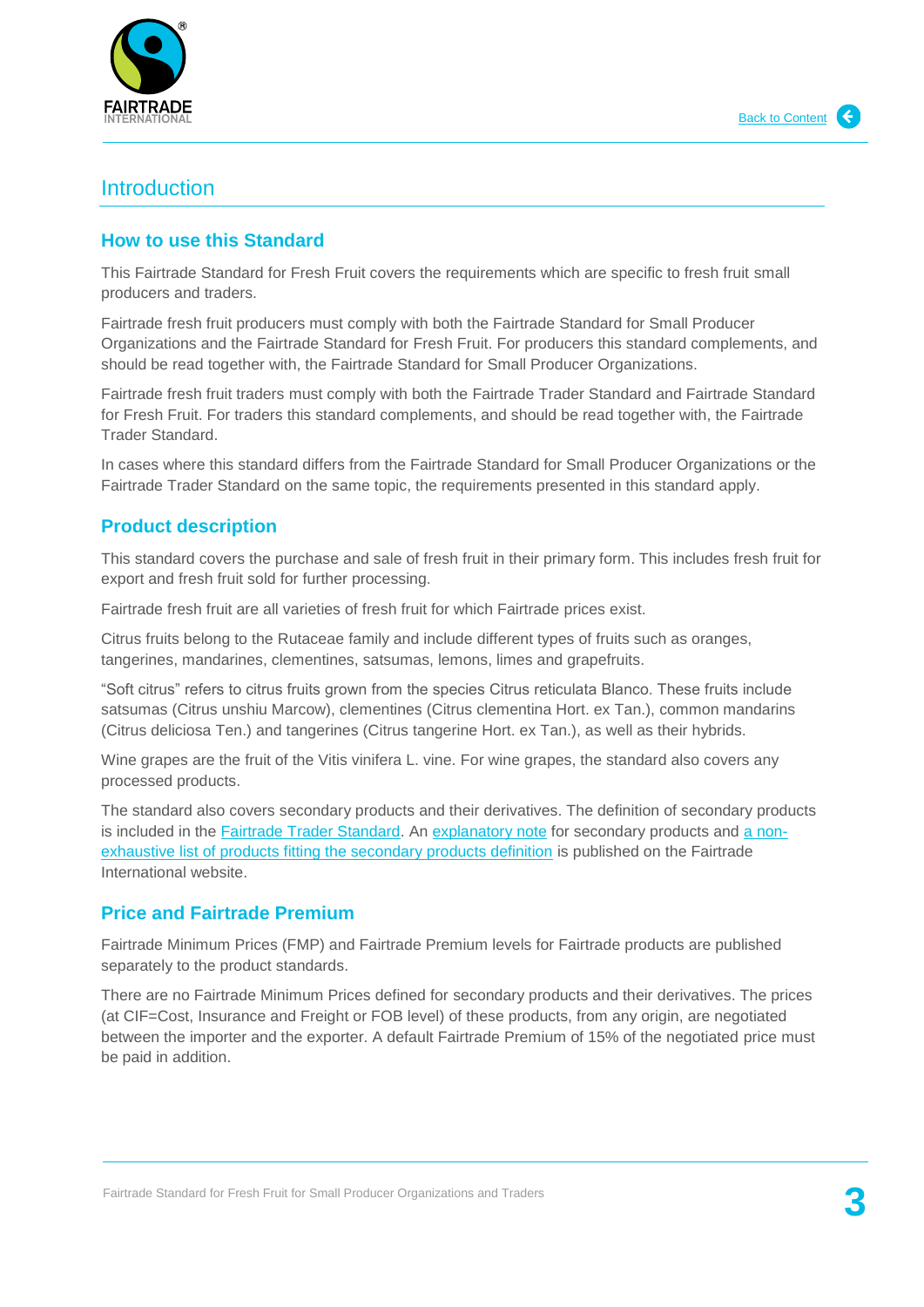

#### **Structure**

The Fairtrade Standard for Fresh Fruit has four chapters: General Requirements, Trade, Production and Business and Development.

In each chapter and section of the standard you will find:

- The **intent** which introduces and describes the objective and defines the scope of application of that chapter;
- The **requirements** which specify the rules that you must adhere to. You will be audited according to these requirements; and
- The **quidance** provided to help you to interpret the requirements. The quidance offers best practices, suggestions and examples of how to comply with the requirement. It also gives you further explanation on the requirement with the rationale and / or intention behind the requirement. You will not be audited against guidance.

# <span id="page-3-0"></span>**Requirements**

In this standard you will find one type of requirement:

- **Core requirements** which reflect Fairtrade principles and must be complied with. These are indicated with the term 'Core' found in the column on the left throughout the standard.

### <span id="page-3-1"></span>**Scope**

**This standard applies to all Fairtrade fresh fruit small producers and all companies that buy and sell Fairtrade fresh fruit**. All operators taking ownership of Fairtrade certified products and / or handling the price and Fairtrade Premium are audited and certified.

Different requirements apply to different operators depending on their role in the supply chain. You can find out if a requirement is applicable to you in the column "applies to".

## <span id="page-3-2"></span>**Application**

This version of the Fairtrade Standard for Fresh Fruit was published on **1 April 2018** and is applicable from **1 July 2018**. This version supersedes all previous versions and includes new and changed requirements. New requirements are identified in this standard by the word " **NEW**". The following transition periods apply:

- Requirements marked NEW 2018 : applicable from **1 July 2018**
- Requirements marked NEW 2019 : applicable from **1 January 2019**

# <span id="page-3-3"></span>**Definitions**

Dead freight is an amount a shipper needs to pay, when the shipper does not utilize the space he or she has reserved on a truck or a vessel.

Ex Works means that delivery takes place when the seller places the goods at the disposal of the buyer, at the premises of the seller or at another named place (works, factory, warehouse, etc.) not cleared for export and not loaded on any collecting vehicle.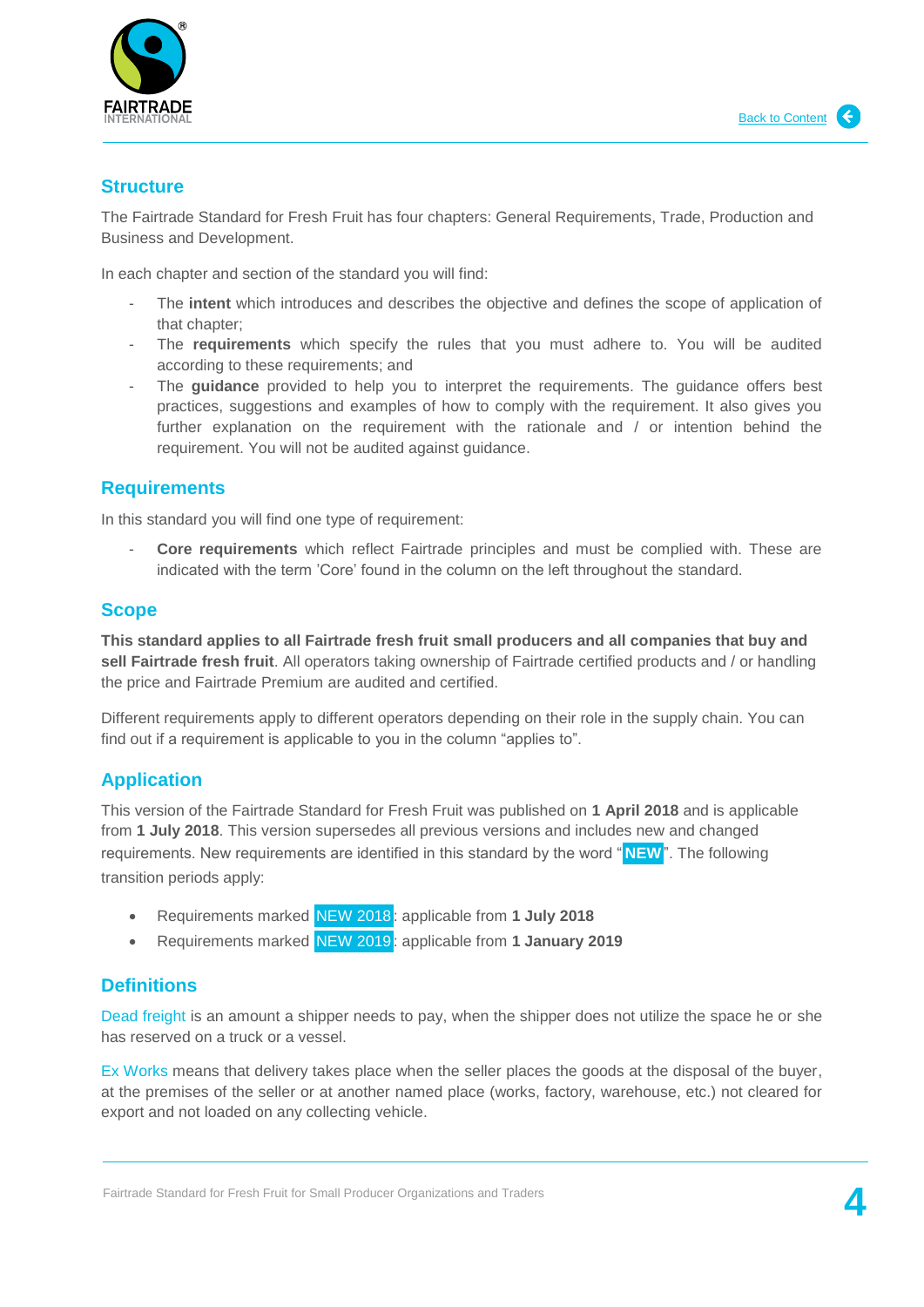



Free on Board (FOB) means that the seller delivers when the goods pass the ship's rail at the named port of shipment. From that point forward, the buyer has to bear all costs and risks of loss or damage to the goods. Under FOB terms, the seller is required to clear the goods for export.

Fruits for export mean fruits that are exported fresh without being processed in the producing country.

Oranges for juice for processing in consumer countries are defined as oranges for juice that are sold to be exported to a consumer country and then processed into juice in that country.

Oranges for non-frozen concentrate (NFC) and oranges for frozen concentrated orange juice (FCOJ) are defined as oranges for juice that are sold to be processed into NFC or FCOJ in the producing country.

Perennial fruits are fruits that are harvested year-around. Typically, these are bananas, papayas and pineapples.

Producer means any entity that has been certified under the Fairtrade Standard for Small Producer Organizations. Individual producers are the members of those organizations.

Retro-certification occurs when a Fairtrade payer buys fresh fruit from a Fairtrade producer or exporter under conventional market conditions (non-Fairtrade) and at a later stage converts it into a Fairtrade product.

Seasonal fruits are harvested only for a certain period of the year. Typically, these are mangoes, oranges and grapes.

Shortfalls in sales refers to a situation when sales are lower than originally ordered as Fairtrade. In the case of Fairtrade transactions, this happens when the importer ordered a certain amount of fruits as Fairtrade and the orders of the clients of the importer decreased.

For a comprehensive list of definitions see the [Fairtrade Trader Standard.](http://www.fairtrade.net/fileadmin/user_upload/content/2009/standards/documents/generic-standards/TS_EN.pdf)

#### <span id="page-4-0"></span>**Monitoring of changes**

Fairtrade International reserves the right to amend Fairtrade Standards in accordance with Fairtrade International's Standard Operating Procedures [\(http://www.fairtrade.net/setting\\_the\\_standards.html\)](http://www.fairtrade.net/setting_the_standards.html). Fairtrade Standard requirements can be added, deleted, or changed. If you are Fairtrade certified, you are required to check the Fairtrade International website regularly for changes to the standards.

<span id="page-4-1"></span>Fairtrade certification ensures that you comply with Fairtrade Standards. Changes to Fairtrade Standards may change the requirements of Fairtrade certification. If you wish to be or are already Fairtrade certified, you are required to check the compliance criteria and certification policies on the certification body's website regularly at [www.flocert.net.](http://www.flocert.net/)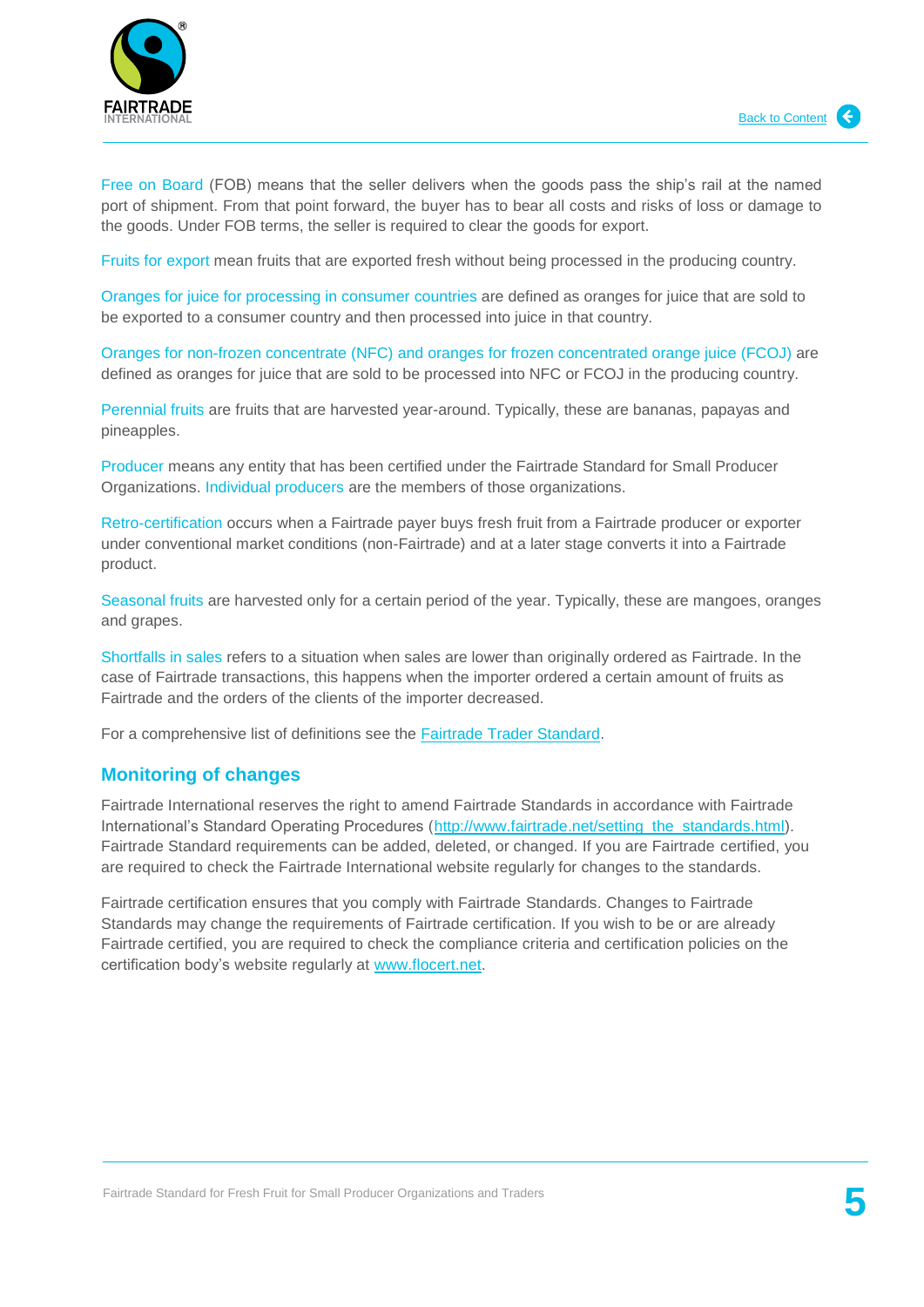

# **Change history**

| <b>Version number</b> | Date of<br>publication | <b>Changes</b>                                                                                                                                                                                                                                                                                                                                                                                                                                                                                                                                                                                                                                                                                                                                                                                                                                                                           |
|-----------------------|------------------------|------------------------------------------------------------------------------------------------------------------------------------------------------------------------------------------------------------------------------------------------------------------------------------------------------------------------------------------------------------------------------------------------------------------------------------------------------------------------------------------------------------------------------------------------------------------------------------------------------------------------------------------------------------------------------------------------------------------------------------------------------------------------------------------------------------------------------------------------------------------------------------------|
| 01.05.2011_v1.0       | 01.05.2012             | Inclusion of products according to the new Central Product<br>$\overline{\phantom{a}}$<br>Classification.<br>Reorganization of requirements based<br>on the<br><b>New</b><br>Standards Framework.                                                                                                                                                                                                                                                                                                                                                                                                                                                                                                                                                                                                                                                                                        |
| 01.05.2011_v1.1       | 05.09.2012             | Updated orange for juice pricing                                                                                                                                                                                                                                                                                                                                                                                                                                                                                                                                                                                                                                                                                                                                                                                                                                                         |
| 01.05.2011_v1.2       | 13.06.2013             | Updated orange for juice pricing                                                                                                                                                                                                                                                                                                                                                                                                                                                                                                                                                                                                                                                                                                                                                                                                                                                         |
| 01.05.2011_v1.3       | 01.05.2014             | New payment terms for wine grapes                                                                                                                                                                                                                                                                                                                                                                                                                                                                                                                                                                                                                                                                                                                                                                                                                                                        |
| 01.05.2011_v1.4       | 23.02.2016             | Removal of requirement 3.3.1 on supporting workers in bananas at<br>risk of losing their jobs to find alternative employment due to<br>herbicide use.                                                                                                                                                                                                                                                                                                                                                                                                                                                                                                                                                                                                                                                                                                                                    |
| 01.05.2011_v1.5       | 01.04.2017             | Membership restriction to producers with a banana cultivated area of<br>less or equal to 30 hectares.                                                                                                                                                                                                                                                                                                                                                                                                                                                                                                                                                                                                                                                                                                                                                                                    |
| 01.04.2018_v2.0       | 01.04.2018             | Full review:<br>Addition of definition section, simplification of wording,<br>reorganization of requirements, deletion of redundancies,<br>added or improved guidance, new standard design<br>Revised definition of EXW level<br>Revised payment terms for EXW and FOB<br>۰<br>Introduction of a requirement on payment flexibility<br>$\overline{\phantom{a}}$<br>Clarification of pre-finance requirement<br>Shifting sourcing plans into the contract<br>$\overline{\phantom{a}}$<br>Simplification and clarification of contract requirement<br>$\overline{\phantom{a}}$<br>Introduction of retro-certification<br>Reporting of shortfalls in sales<br>Fine-tuning of quality claims requirements<br>Extension of requirements on: shortfalls in sales, quality<br>claims, traceability, maximum threshold for SPO members<br>and Premium reporting from bananas to all other fruits |
| 01.04.2018_v2.1       | 20.12.2018             | Possibility to apply for exceptions regarding the maximum land size<br>included for oranges for juice and wine grapes                                                                                                                                                                                                                                                                                                                                                                                                                                                                                                                                                                                                                                                                                                                                                                    |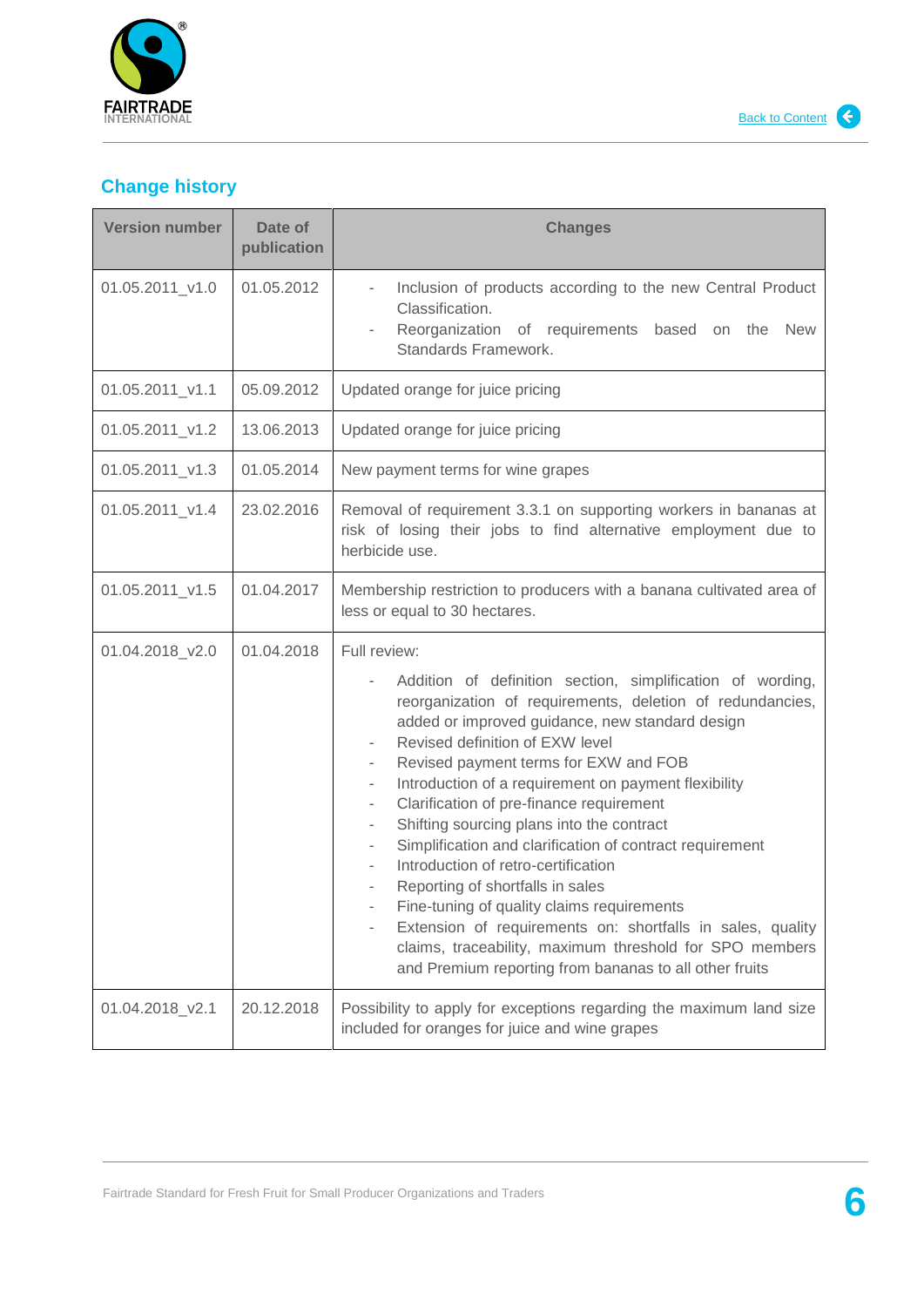



# <span id="page-6-0"></span>**1. General Requirements**

<span id="page-6-1"></span>**Intent:** To provide the necessary framework for effective implementation of the standard.

## **1.1 Certification**

#### **1.1.1 Restriction on size of cultivated land**

#### **Already applies to bananas**

#### **NEW 2019 for all fresh fruits**

#### **Applies to:** Producers

# **Core** The maximum size of the land where each of your members cultivates Fairtrade fruit is equal to or below 30 hectares.

**Year 0**

**Guidance:** This requirement is in addition to the requirement 1.2.1 of the Small Producer Organizations Standard.

#### <span id="page-6-2"></span>**1.1.2 Exceptions on maximum land size**

#### **NEW 2019 for oranges for juice and wine grapes**

| <b>Applies to: Producers</b>                                                                                                                       |                                                                                                                                                                                                                                                                                                      |
|----------------------------------------------------------------------------------------------------------------------------------------------------|------------------------------------------------------------------------------------------------------------------------------------------------------------------------------------------------------------------------------------------------------------------------------------------------------|
| Core                                                                                                                                               | In case local legislation, production and processing methods, soil fertility or other product                                                                                                                                                                                                        |
| Year 0                                                                                                                                             | and regional circumstances require a larger cultivation area for the Fairtrade crop, you can<br>apply for an exception to the certification body before including larger members.                                                                                                                    |
| <b>Guidance:</b> The organization presents proof that the inclusion of members with more than 30 hectares is necessary, including as<br>a minimum: |                                                                                                                                                                                                                                                                                                      |
|                                                                                                                                                    | evidence that the average farm of small-scale producers in the region and for the product in question is higher<br>$\overline{\phantom{a}}$<br>than 30 has (e.g. statistics)<br>evidence that due to lower productivity/production methods a bigger farm size is needed.<br>$\overline{\phantom{a}}$ |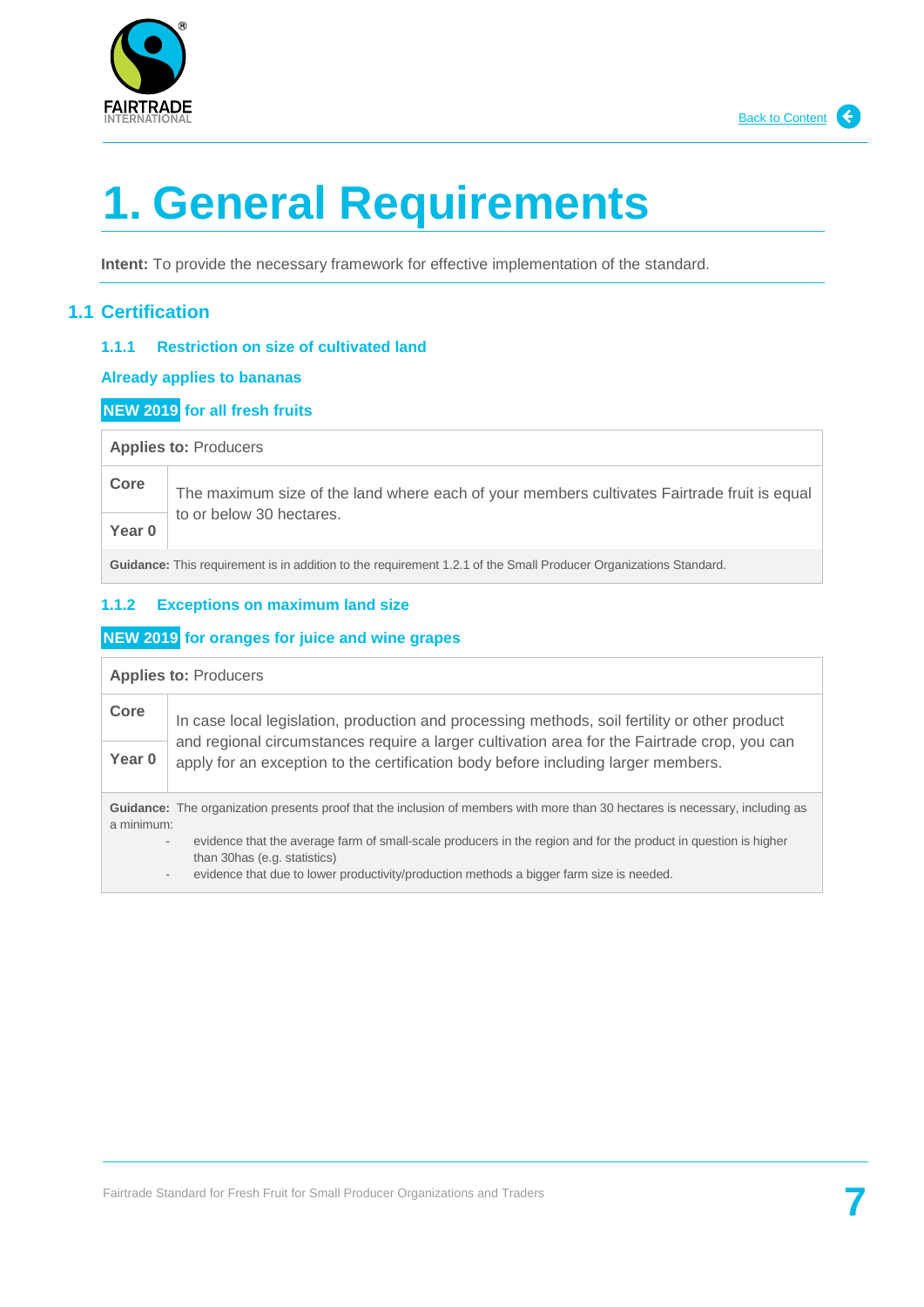

# **2. Trade**

**Intent:** To provide maximum benefits to producers, while remaining credible to consumers.

# <span id="page-7-0"></span>**2.1 Traceability**

#### **2.1.1 Traceability system**

**Already applies to bananas**

#### **NEW 2019 for all fresh fruits**

**Applies to:** Producers of fresh fruit for export

| Core   | You indicate the packing station, date of packing and the identification of the individual |
|--------|--------------------------------------------------------------------------------------------|
| Year 0 | member on each box.                                                                        |

#### **2.1.2 Record keeping of volumes for oranges for juice**

| <b>Applies to: Processors/exporters of oranges for juice</b> |                                                                                             |
|--------------------------------------------------------------|---------------------------------------------------------------------------------------------|
| Core                                                         | You keep a record of the volumes of oranges for juice bought and processed from each        |
| Year 0                                                       | producer organization including the date of delivery and the quantity of orange juice sold. |

# <span id="page-7-1"></span>**3. Production**

**Intent**: To promote additional practices that stimulate sustainable production.

## <span id="page-7-2"></span>**3.1 Environmental protection**

#### **3.1.1 Integrated weed management**

| <b>Applies to:</b> Banana producers and individual members |                                                                                                                                                                                                                    |
|------------------------------------------------------------|--------------------------------------------------------------------------------------------------------------------------------------------------------------------------------------------------------------------|
| Core                                                       | If you and / or your members use herbicides in the production process, you implement the                                                                                                                           |
| Year <sub>0</sub>                                          | following elements of an integrated weed management approach:<br>Gain knowledge of the weeds that affect the productivity of the crop and of the<br>conditions that favour and hamper the development of the weeds |
|                                                            | Gain knowledge of the parts of the fields where the crop is affected by the<br>weeds                                                                                                                               |
|                                                            | Prevention of the spreading of the weeds by non-chemical means (labour,                                                                                                                                            |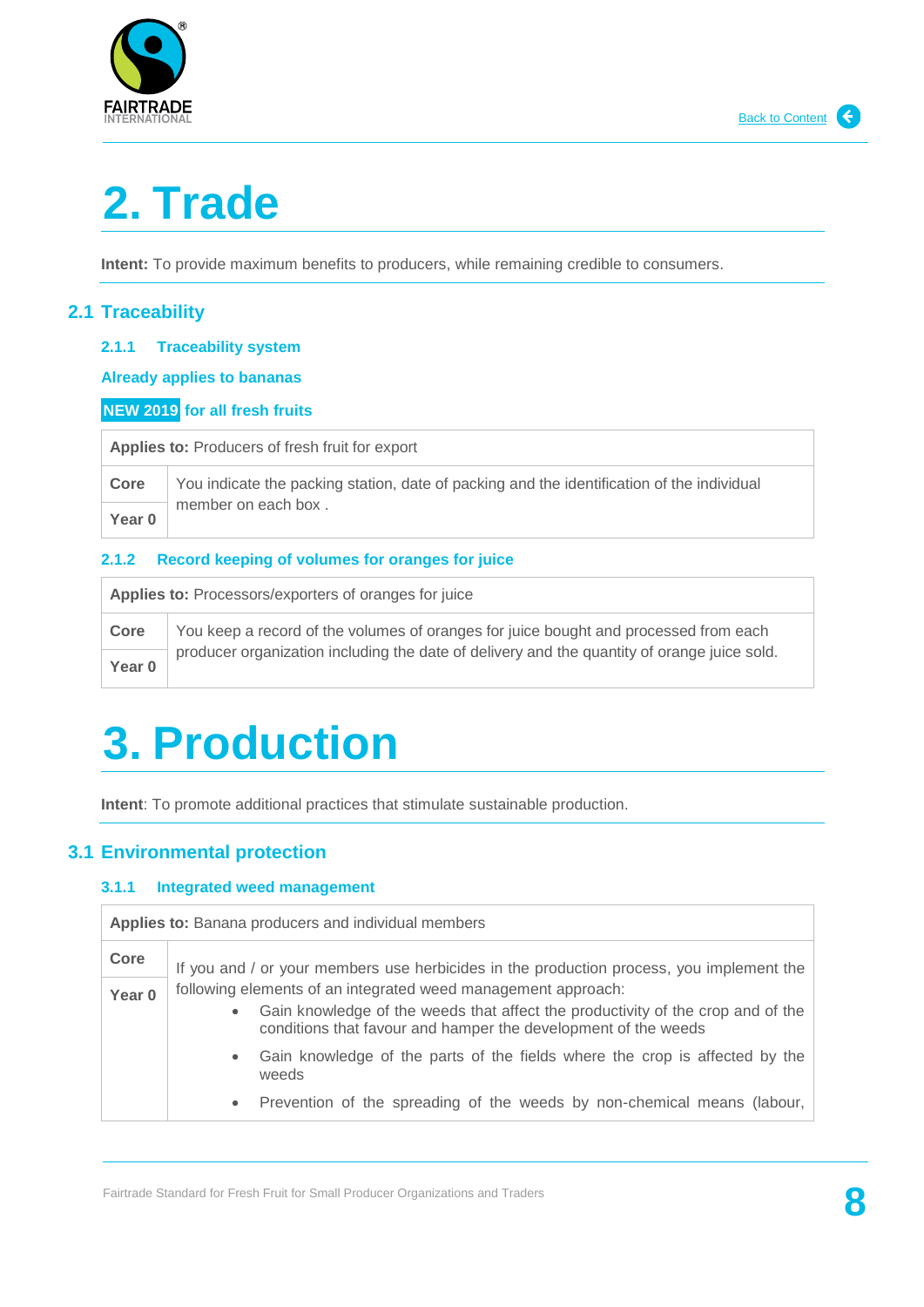



# <span id="page-8-0"></span>**4. Business and Development**

**Intent:** To ensure that Fairtrade transactions are carried out under transparent and fair conditions, in a way that lays the foundations for producer empowerment and development.

# <span id="page-8-1"></span>**4.1 Contracts**

#### **4.1.1 Fairtrade contracts for payers**

| <b>Applies to:</b> Fairtrade payers of all fruits, except wine grapes |                                                                                                                                                                                                           |  |
|-----------------------------------------------------------------------|-----------------------------------------------------------------------------------------------------------------------------------------------------------------------------------------------------------|--|
| Core                                                                  | In addition to the requirements in the Trader Standard, you include the following in your<br>Fairtrade contracts:                                                                                         |  |
| Year <sub>0</sub>                                                     |                                                                                                                                                                                                           |  |
|                                                                       | Operator's FLO ID number<br>$\bullet$                                                                                                                                                                     |  |
|                                                                       | Minimum volume to be purchased and delivered on a weekly basis for perennial<br>$\bullet$<br>fruits and on a seasonal basis for seasonal fruits and volume projection for the<br>duration of the contract |  |
|                                                                       | Description of how the system of orders will function (when and how weekly/single<br>$\bullet$<br>orders are confirmed)                                                                                   |  |
|                                                                       | Responsible party for product labelling<br>$\bullet$                                                                                                                                                      |  |
|                                                                       | Rules for dead freight<br>$\bullet$                                                                                                                                                                       |  |
|                                                                       | Non-Fairtrade payment terms and price mechanism in case of short falling sales<br>$\bullet$<br>and quality problems for each product (see 4.5 Sharing risks)                                              |  |
|                                                                       | If applicable, a reference to additional or special packing material and services and<br>$\bullet$<br>related costs not included in the Fairtrade Minimum Price (e.g. for "clusterbags" or                |  |

**<sup>1</sup>** See definition of High Conservation Value areas in the Fairtrade Standard for SPO section 3 for Production in biodiversity requirement number 3.2.33.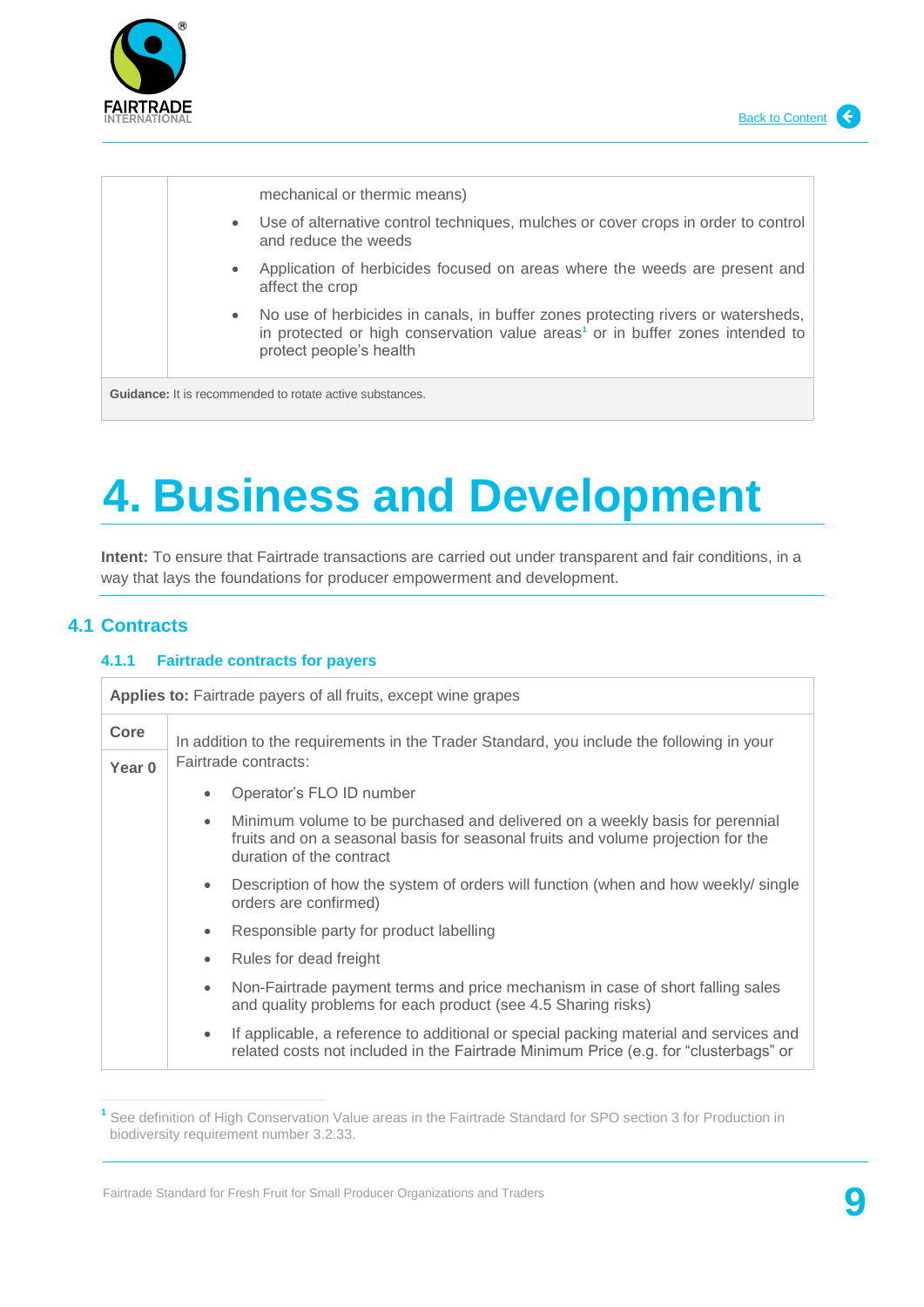



#### "parafilm", see also 4.2 Price and Fairtrade Premium)

**Guidance:** This requirement complements the TS requirement 4.1.2 on contracts. For wine grapes, these additional requirements do not apply.

If a producer does not sell at the price level at which Fairtrade Minimum Price is defined (e.g. selling on FOB, but FMP is defined at EXW only), the contract must refer to the packing material and related costs and other services (e.g. transportation) not included in the Fairtrade Minimum Price (e.g. for "clusterbags" or "parafilm").

#### **4.1.2 Contracts for oranges for juice**

| <b>Applies to:</b> First buyers of oranges for juice                                                                            |                                                                                                                 |
|---------------------------------------------------------------------------------------------------------------------------------|-----------------------------------------------------------------------------------------------------------------|
| Core                                                                                                                            | You <b>include</b> in your contracts with producers:                                                            |
| Year 0                                                                                                                          | Price to be paid and calculation used for defining the price of orange juice<br>۰<br>equivalent.                |
|                                                                                                                                 | Clarification that the price for oranges for juice will be defined according to the yield<br>$\bullet$          |
|                                                                                                                                 | Once available, the preliminary analysis reports from each delivery of oranges for<br>juice (as an attachment). |
|                                                                                                                                 | In addition, you give the preliminary analysis report to the producer 7 days after the delivery<br>of fruit.    |
| Guidance: This requirement complements the requirement 4.1.1 above and the TS requirement 4.1.2 on contracts.                   |                                                                                                                 |
| A preliminary analysis report is a report produced according to citrus industry standards from a sample of the fruit delivered. |                                                                                                                 |

<span id="page-9-0"></span>A preliminary analysis report is a report produced according to citrus industry standards from a sample of the fruit delivered, which includes yield information.

# **4.2 Price and Fairtrade Premium**

#### **4.2.1 Payment at EXW and FOB level**

**Applies to:** Fairtrade payers

**Core** You pay producers at EXW or FOB level as defined in the Fairtrade pricing database and applicable in your supply chain. **Year 0**

**Guidance:** For fresh fruits, and in contrast to the official Incoterms, EXW prices do not include any kind of packing material, unless otherwise specified in the pricing data base.

EXW prices for fresh fruit include labour costs for packing (including palletization) and preparation of the fruits for loading on the collecting vehicle (truck or container) only.

The costs for standard packing and palletization materials are covered by the exporter. However, the service related to packing (labour costs) of standard packing material is included in the EXW prices and provided by the producer. No further deductions from the EXW price are possible, even if, for example, labelling takes place in the consuming country.

FOB prices only apply to producers that export themselves. They do not apply to exporters that buy from Fairtrade producers.

At FOB level, banana prices include the costs for the following packing materials:

- one standard carton box (top, a bottom and a liner)
- one banana packing bag per carton box (banavac or polypack)
- pallets
- edge corners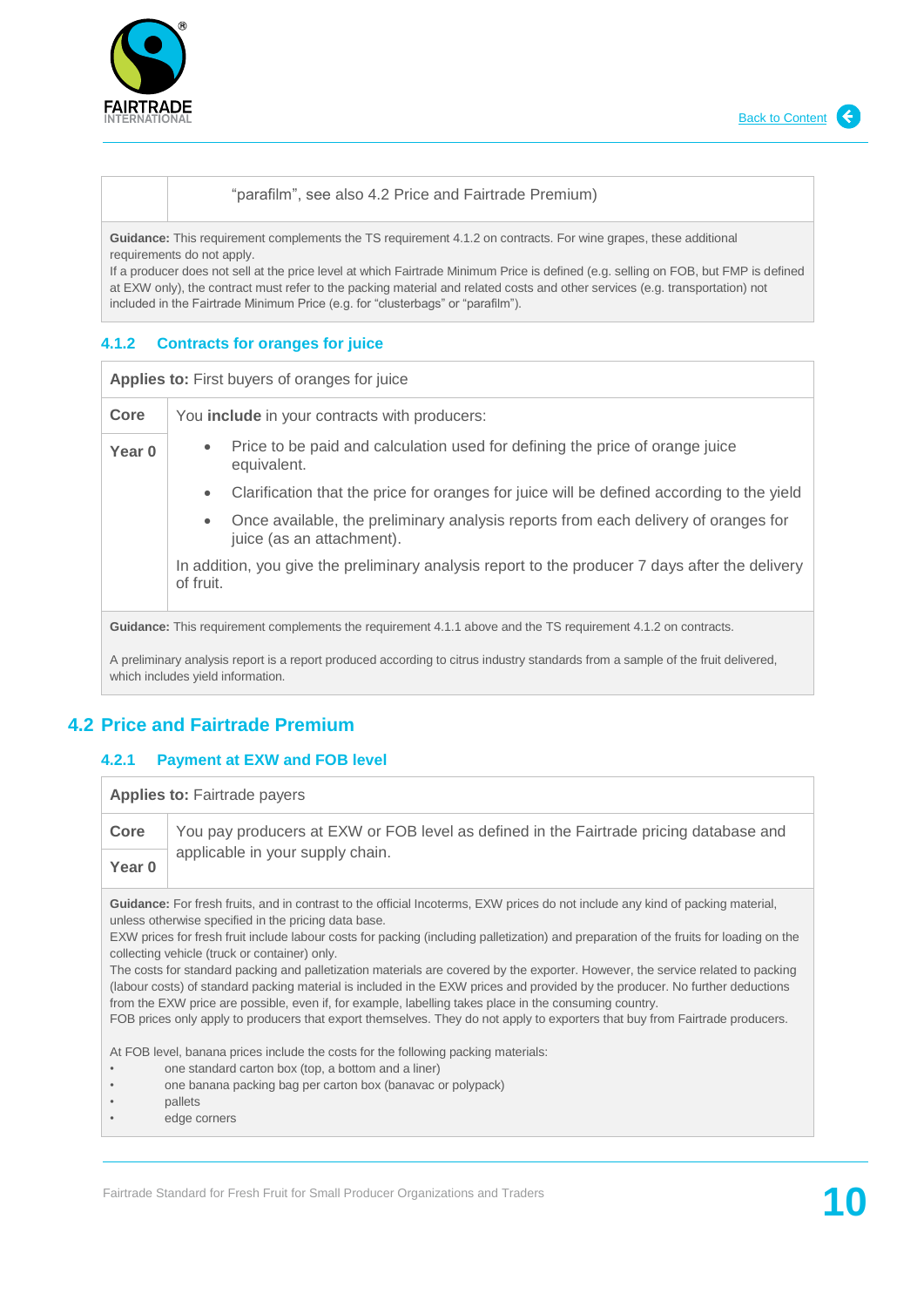

#### **strips**

up to 3 labels per banana cluster

The FMP in all cases refers to 18,14 kg of ripened fruit. If boxes with different weights are used, FMP and Fairtrade Premium are calculated pro rata. Neither the Ex Works nor the FOB prices include costs for additional or special packing materials such as "clusterbags" or "parafilm" and related services. They must be included in the contract and producers must be paid for those and any associated services (see 4.1.1 Contracts for payers).

#### **4.2.2 NEW 2018 Payment responsibility of fruits for processing**

**Applies to:** First buyers of fruits for processing

| Core | If you buy fruits for processing, you are the Fairtrade payer and therefore pay the Fairtrade<br>Year $0$   price and Premium on the fruits for processing. |
|------|-------------------------------------------------------------------------------------------------------------------------------------------------------------|
|      |                                                                                                                                                             |

**Guidance:** This means that for example, if pineapples are sold by producers and later in the chain processed into juice, the Premium has to be calculated and paid on the fresh pineapples as sold by the producer organization. The Premium amount cannot be calculated on the juice and paid back to producers based on a conversion rate.

#### **4.2.3 Payment of oranges for juice**

**Applies to:** Processor/exporter of oranges for juice

**Core** You pay the producer a price for the equivalent quantity of juice that their oranges produce (FCOJ or NFC, depending on what is sold to the importer) according to the yield in the preliminary analysis report. **Year 0**

You pay the Fairtrade Premium for orange juice at FOB level to producer organizations based on the total amount of orange juice you sell.

**Guidance:** Please refer to th[e explanatory document on orange juice pricing](https://www.fairtrade.net/fileadmin/user_upload/content/2009/standards/documents/2013-6-13_EN_OrangeJuicePricing_ExplanatoryDocument.pdf) available on the Fairtrade website for further explanation.

The Fairtrade Minimum Price for oranges for juice, as defined in the pricing database, refers to oranges for juice delivered at the processor's premises'. The Fairtrade Premium defined for orange juice at FOB level applies as the Fairtrade Premium for producer organizations selling oranges for juice.

For the oranges for FCOJ pricing, there are three different FMP categories in the pricing database, depending on the type of processor/exporter set-up that processes the oranges for juice of each producer organization. These categories take into consideration the differences in processing facility sizes and export methods which impact the cost of processing/export. The categories are as follows:

(1) producers working with processors/exporters using bulk export techniques;

- (2) producers working with processors/exporters using 6 extractors or less;
- (3) producers working with all other processor/exporter set-ups.

Producers and processors should define what category applies to their situation in order to understand what FMP applies in their case.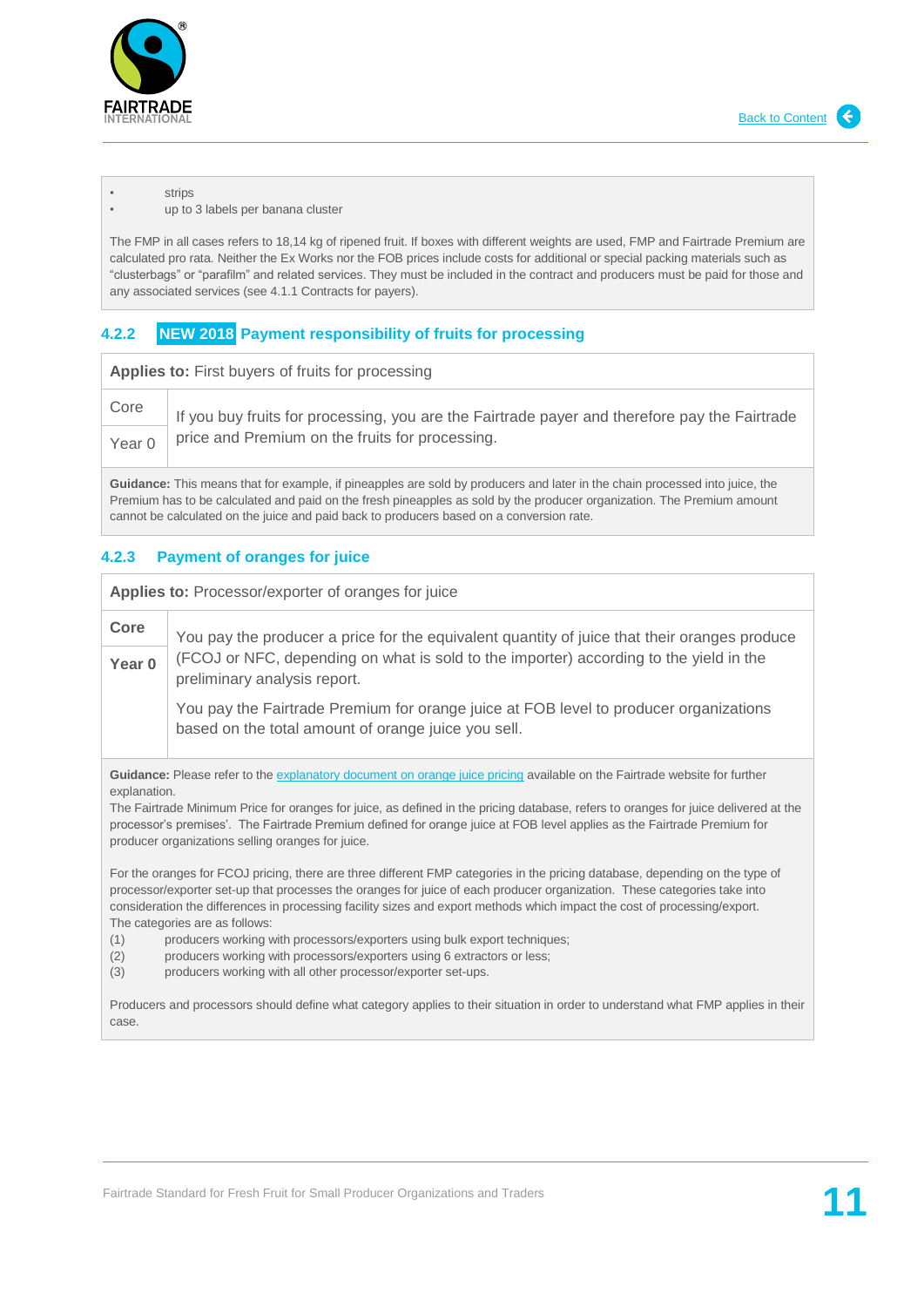

### **4.2.4 NEW 2018 Role as payer and conveyor for orange juice**

| Applies to: Importers of orange juice |  |
|---------------------------------------|--|
|---------------------------------------|--|

| Core   | You pay the Fairtrade price and Fairtrade Premium. |
|--------|----------------------------------------------------|
| Year 0 |                                                    |

#### **4.2.5 Price differential for oranges for juice**

**Applies to:** Conveyors of oranges for juice

| Core   | If there is a difference between the FOB price used to calculate the original payment to                                    |
|--------|-----------------------------------------------------------------------------------------------------------------------------|
| Year 0 | producers and the FOB orange juice price received when selling the orange juice, you pay<br>the producers the differential. |

**Guidance:** Conveyors make a first payment of the EXW price (% of the FOB price) as indicated in the pricing database and convey the differential if applicable.

### **4.2.6 NEW 2018 Pricing in case of oranges for juice**

|  |  | Applies to: Conveyors of oranges for juice |
|--|--|--------------------------------------------|
|--|--|--------------------------------------------|

| Core   | You do not make any further deductions from the indicated percentage of the FOB price, |
|--------|----------------------------------------------------------------------------------------|
| Year 0 | whether applied to the FMP or the market price.                                        |

#### **4.2.7 Secondary products**

| <b>Applies to: Fairtrade payers</b> |                                                                                           |
|-------------------------------------|-------------------------------------------------------------------------------------------|
| Core                                | For secondary products and /or their derivatives, you pay at least a Fairtrade Premium of |
| Year 0                              | 15% in addition to the negotiated price.                                                  |

#### **4.2.8 NEW 2018 Payment to individual members**

| <b>Applies to: Producers</b> |                                                                                                                   |
|------------------------------|-------------------------------------------------------------------------------------------------------------------|
| Core                         | You transfer the money for Fairtrade fruit sales to the accounts of the members to which the<br>sale corresponds. |
| Year 0                       |                                                                                                                   |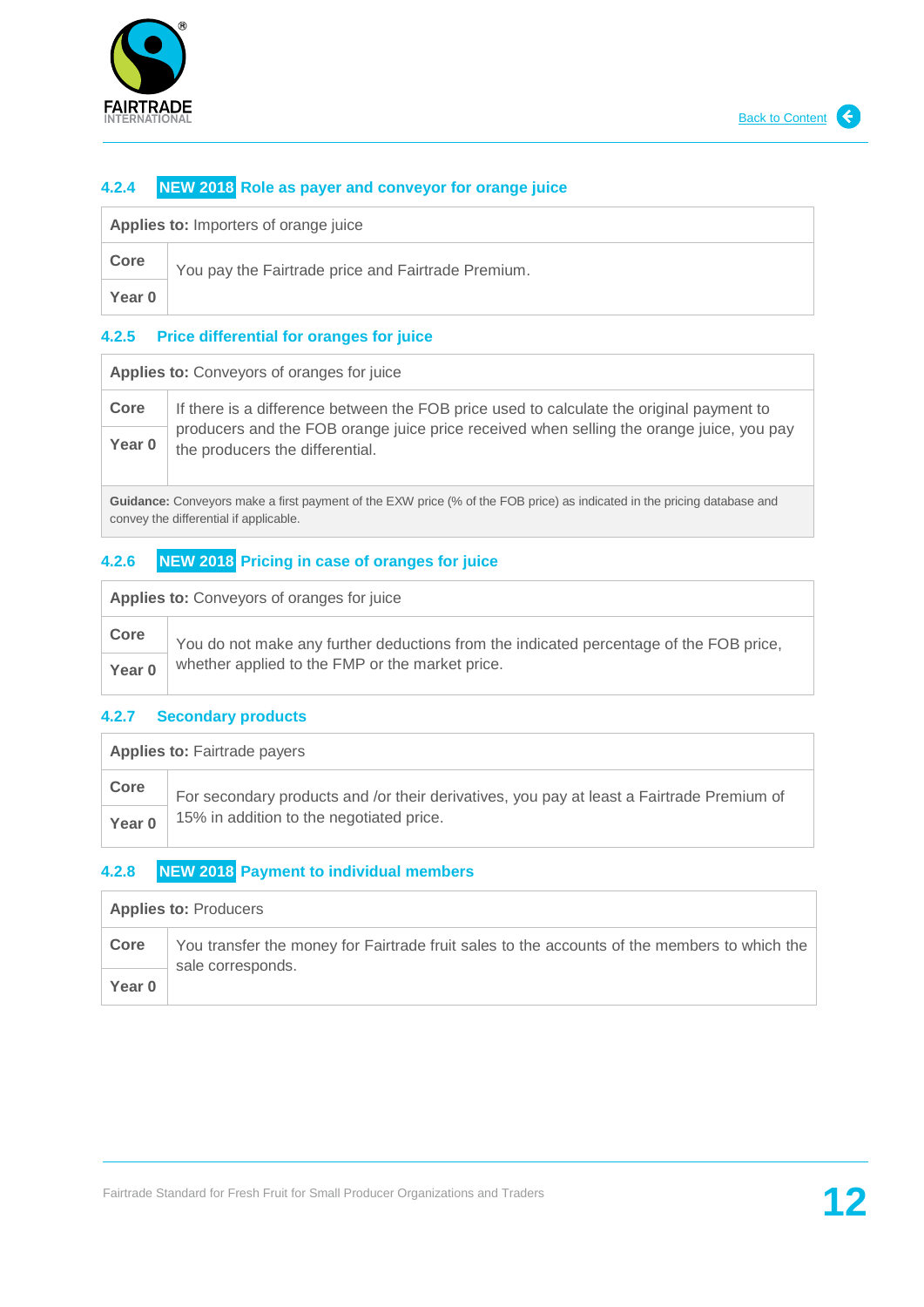



# **4.2.9 Premium reporting Already applies to bananas NEW 2019 for all other fresh fruits**

# **Applies to:** Producers **Core** You send a report about Fairtrade Premium use for every new or ongoing Fairtrade Premium project to Fairtrade International. The reporting is done yearly at the latest one month after the general assembly and includes at least the following information: a) Report for projects in planning phase and for ongoing projects • Name and description of project (purpose and objectives, project partners) Target group(s) (e.g. men, women or all members of cooperative, migrant workers, family members, community) • Project progress/status Estimated number of beneficiaries within each target group and beneficiaries reached to date • Project budget (total / annual), Premium invested to date for ongoing projects **Year 1**

- Project start and end date
- Date of approval of project and record of who approved it
- b) Final report for finished projects, in addition to the information under a) above
	- Target group(s) and number of beneficiaries reached
	- Total budget spent
	- Evaluation of whether, to what extent and why the purpose and the objectives have been achieved, and what can be learnt from the project
	- Date of approval of final project report and record of who approved it

For bananas, you send this information to [bananas@fairtrade.net.](mailto:bananas@fairtrade.net) For all other fruits, you send this information to [freshfruit@fairtrade.net.](mailto:freshfruit@fairtrade.net)

# <span id="page-12-0"></span>**4.3 Timely payment**

## **4.3.1 NEW 2018 Payment terms at EXW level**

| Applies to: Fairtrade payers (except wine grapes and oranges for juice)                                                   |                                                                                             |
|---------------------------------------------------------------------------------------------------------------------------|---------------------------------------------------------------------------------------------|
| Core                                                                                                                      | You pay the price and Fairtrade Premium no later than 15 days after delivery of the product |
| Year 0                                                                                                                    | unless national legislation requires shorter payment terms.                                 |
| <b>Guidance:</b> The time span of 15 days is set on the assumption that producers issue a correct invoice after delivery. |                                                                                             |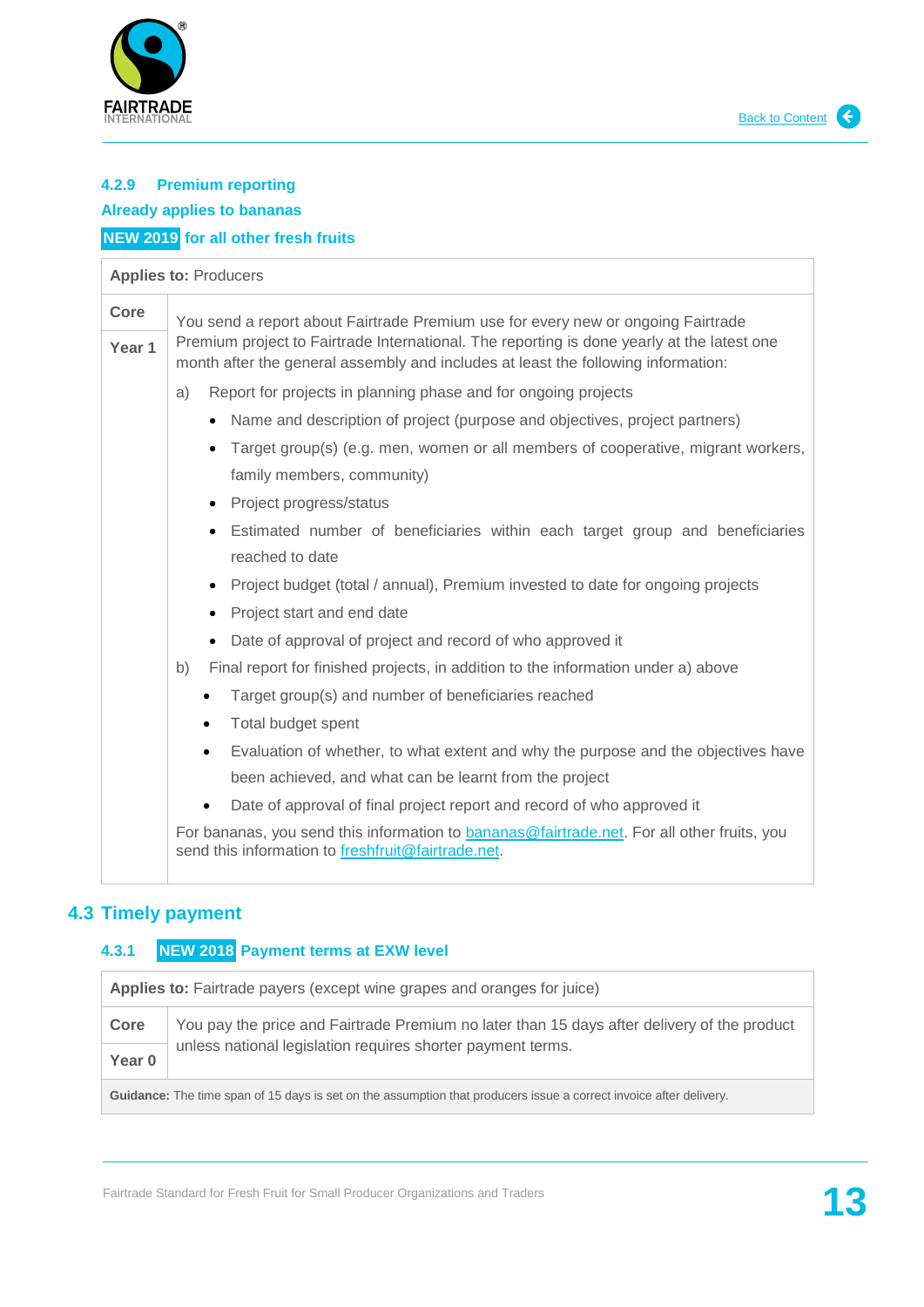

## **4.3.2 NEW 2018 Payment terms at FOB level**

**Applies to:** Fairtrade payers (except wine grapes)

| Core       | You pay the applicable price and Fairtrade Premium no later than 15 days after the release |
|------------|--------------------------------------------------------------------------------------------|
| $V \sim V$ | $\dagger$ of the shipment in the port of destination.                                      |

**Year 0**

**Guidance:** "After release" refers to the release of the shipment by the authorities, taking into account the time for possible security scans and other necessary operations in the port of destination. It means that the time period for payment terms only starts when the shipment is at the disposal of the importer.

The time span of 15 days is set on the assumption that producers issue a correct invoice after delivery.

Where the seller and buyer agree on shorter payment terms, this agreement must be included in the contract.

# **4.3.3 NEW 2018 Payment flexibility**

| <b>Applies to: Fairtrade payers</b> |                                                                                                                                     |
|-------------------------------------|-------------------------------------------------------------------------------------------------------------------------------------|
| Core                                | If producers agree, you can make monthly payments (for a calendar month) at the latest 15                                           |
| Year 0                              | days after the end of the respective month.                                                                                         |
|                                     | Guidance: This can be beneficial for producers if they can thus save on transaction costs. It is at the discretion of each producer |

organization to evaluate this and take a decision.

#### **4.3.4 Timely payment of price for wine grapes**

| <b>Applies to:</b> Fairtrade payers of wine grapes |                                                                                                                    |
|----------------------------------------------------|--------------------------------------------------------------------------------------------------------------------|
| Core                                               | You pay the applicable price within 6 months of purchase of processed or unprocessed                               |
| Year <sub>0</sub>                                  | wine grapes from producers, in a frequency that follows the industry norm as defined by the<br>certification body. |

## **4.3.5 NEW 2018 Timely payment of Premium for wine grapes**

| <b>Applies to:</b> Fairtrade payers of wine grapes |                                                                                      |
|----------------------------------------------------|--------------------------------------------------------------------------------------|
| Core                                               | You pay the Fairtrade Premium within 60 days of purchase of unprocessed or processed |
| Year 0                                             | wine grapes from producers.                                                          |

#### **4.3.6 Timely payment of FMP for oranges for juice**

| Applies to: Processors/exporters of oranges for juice |                                                                                                                                                                                                       |
|-------------------------------------------------------|-------------------------------------------------------------------------------------------------------------------------------------------------------------------------------------------------------|
| Core                                                  | You pay at least the Fairtrade Minimum Price to the producer no later than 30 days upon                                                                                                               |
| Year 0                                                | receipt of goods.<br>You convey the Premium and price differential (additional payment in case there is a<br>difference between the Fairtrade Minimum Price and actual FOB orange juice price) to the |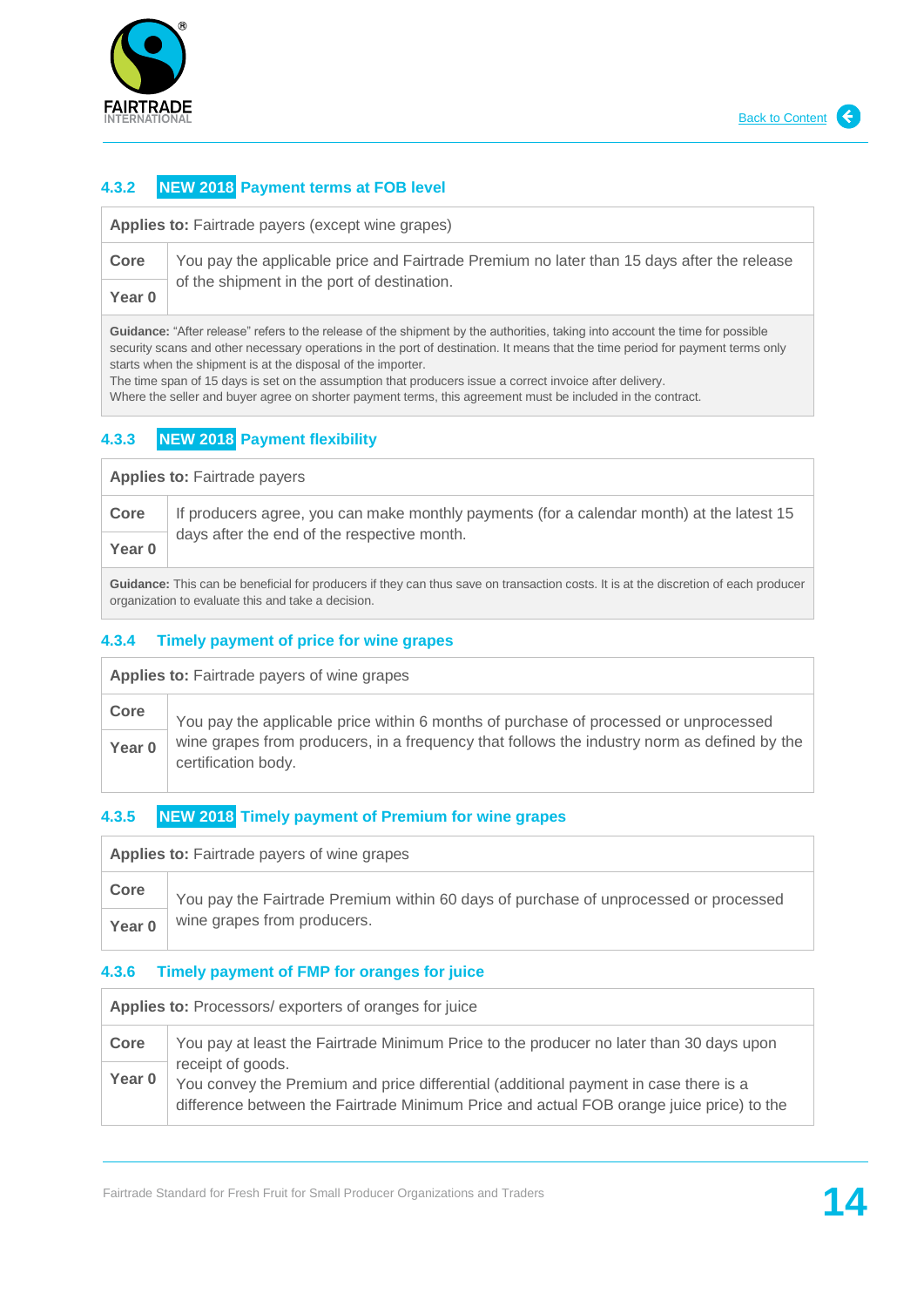

producer no later than 15 days after receipt of payment from the Fairtrade payer.

## <span id="page-14-0"></span>**4.4 Access to finance**

#### **4.4.1 Pre-financing Fairtrade contracts**

**Applies to:** Fairtrade payers of fresh fruit (except wine grapes)

| Core   | Pre-finance is not required for fresh fruits (except wine grapes, see below). If needed, you      |
|--------|---------------------------------------------------------------------------------------------------|
| Year 0 | negotiate pre-finance terms and conditions with the producer and include them in the<br>contract. |

**Guidance:** This requirement replaces the requirement 4.4.1 in the Trader Standard. Pre-finance can be negotiated between both parties, if requested by producers and agreed by the Fairtrade payer or another trader. Pre-finance is granted on contracts e.g. for financing field inputs, packaging material or in case of natural disasters. Advance payments which are granted on individual shipments/invoices are not considered pre-finance.

#### **4.4.2 Pre-financing Fairtrade contracts for wine grapes**

**Applies to:** Fairtrade payer of wine grapes

**Core** You provide at least 60% of the value of the contract as pre-finance to the producer at least six weeks prior to shipment. **Year 0**

# <span id="page-14-1"></span>**4.5 Sharing risks**

#### **4.5.1 NEW 2018 Information to be included in a quality claim**

| <b>Applies to: Traders</b>                                                                                                                                                                                                           |                                                                                                                                                                                                                                                                                                                                                                                                                          |
|--------------------------------------------------------------------------------------------------------------------------------------------------------------------------------------------------------------------------------------|--------------------------------------------------------------------------------------------------------------------------------------------------------------------------------------------------------------------------------------------------------------------------------------------------------------------------------------------------------------------------------------------------------------------------|
| Core                                                                                                                                                                                                                                 | To submit a valid quality claim, you include the following information:                                                                                                                                                                                                                                                                                                                                                  |
| Year <sub>0</sub>                                                                                                                                                                                                                    | Precise data of the shipment: at minimum the date of loading, name of ship, total<br>$\bullet$<br>Fairtrade volume (number of boxes and kilos), port of destination and, if available,<br>container identification.<br>A description of quality problems including photos documenting the defect, and the<br>$\bullet$<br>extent of a specific quality defect (number of affected boxes per pallet or per<br>container). |
| <b>Guidance:</b> When you issue a quality claim, you have the burden of proof for the claim.<br>Quality claims that are submitted to the producer after the timelines indicated in this section may be accepted at the discretion of |                                                                                                                                                                                                                                                                                                                                                                                                                          |

the producer. It must be possible to trace quality problems back to producers. If the fruits from different producer organisations are mixed in

one container, it should be possible to trace the quality problem back to individual pallets. If the whole container comes from one single producer, it can be done on a container basis only.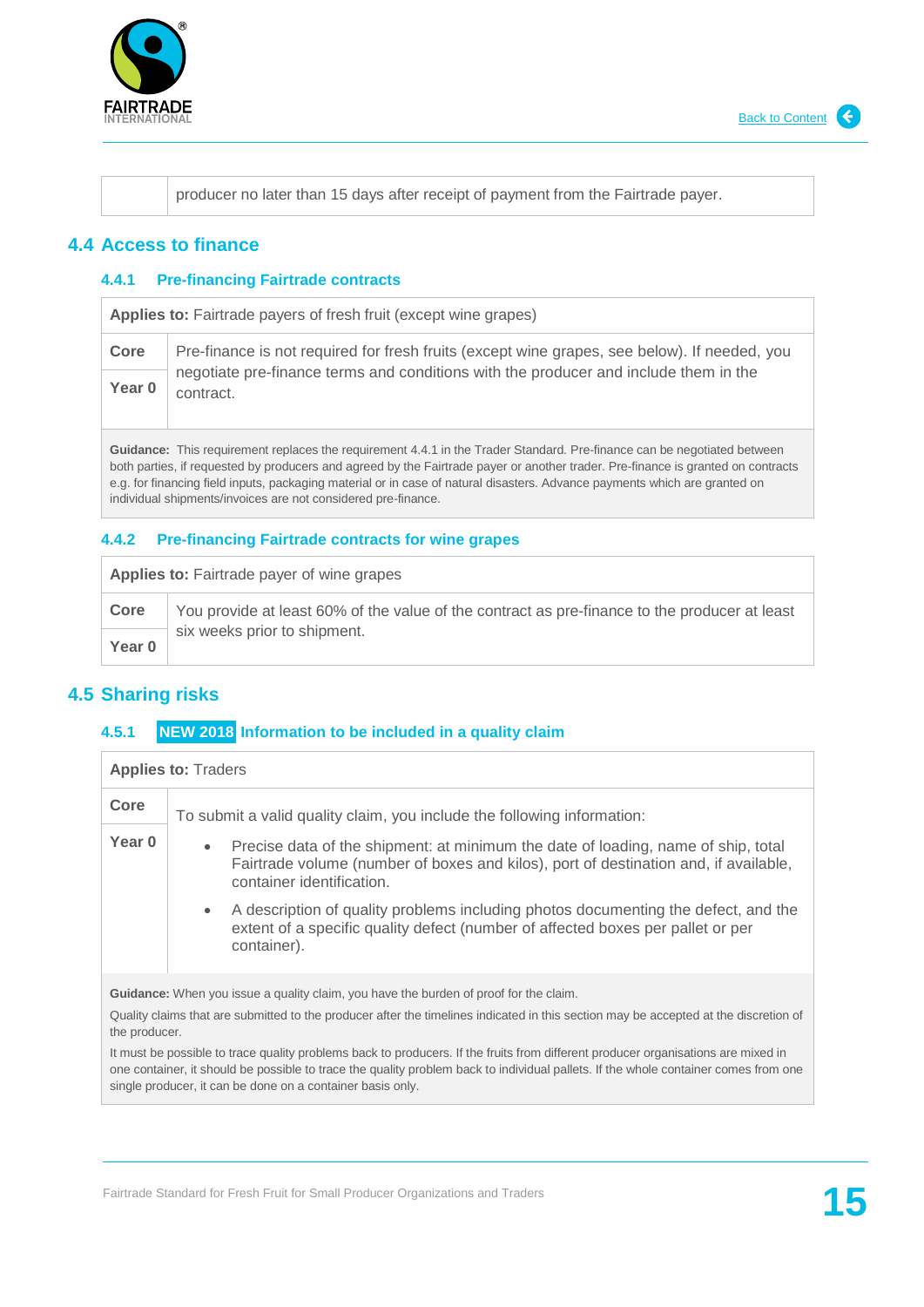

 $\overline{1}$ 

#### **4.5.2 Quality claims of importers**

| <b>Applies to: Importers of fresh fruit</b> |                                                                                         |
|---------------------------------------------|-----------------------------------------------------------------------------------------|
| Core                                        | You submit quality claims for any quality problems that you detected yourself, within 2 |
| Year 0                                      | working days after release of the fruit at the port of destination.                     |

#### **4.5.3 Quality claims of ripeners**

| <b>Applies to: Ripeners</b> |                                                                                              |
|-----------------------------|----------------------------------------------------------------------------------------------|
| Core                        | You submit quality claims to the seller within 8 working days of receipt of the fruit and no |
| Year 0                      | later than 15 calendar days after arrival of the fruit at port of destination.               |
|                             |                                                                                              |

**Guidance:** Quality claims from non-certified ripeners can only be acknowledged when forwarded to the seller (exporter/producer) via the certified importer.

## **4.5.4 NEW 2018 Quality claims of other traders**

| <b>Applies to: Traders</b> |                                                                                                                                                |
|----------------------------|------------------------------------------------------------------------------------------------------------------------------------------------|
| Core                       | If you buy products from an importer or another trader, you submit quality claims to the seller                                                |
| Year 0                     | within 2 working days of receipt of the product, but not later than 30 calendar days after<br>arrival of the fruit at the port of destination. |

# **4.5.5 NEW 2018 Transferring quality claims**

| <b>Applies to: Traders</b> |                                                                                                                                   |
|----------------------------|-----------------------------------------------------------------------------------------------------------------------------------|
| Core                       | When receiving a quality claim, you transfer it to the previous operator in the supply chain                                      |
| Year 0                     | within 36 hours (excluding weekends and public holidays), unless you take responsibility for<br>it and handle the claim yourself. |

#### **4.5.6 NEW 2018 Charging costs of quality claims**

| <b>Applies to: Traders</b> |                                                                                                                                                                                           |
|----------------------------|-------------------------------------------------------------------------------------------------------------------------------------------------------------------------------------------|
| Core                       | If producers accept the responsibility for a quality problem, you charge only the costs of the                                                                                            |
| Year 0                     | fruit and the packing (FOB price), the cost of the transport (shipment until port of destination)<br>and the relevant import duties already paid for the affected part of the shipment to |
|                            | producers. These costs must be transparently proven. The date of the loading in the country<br>of origin must be used for the currency conversion rate.                                   |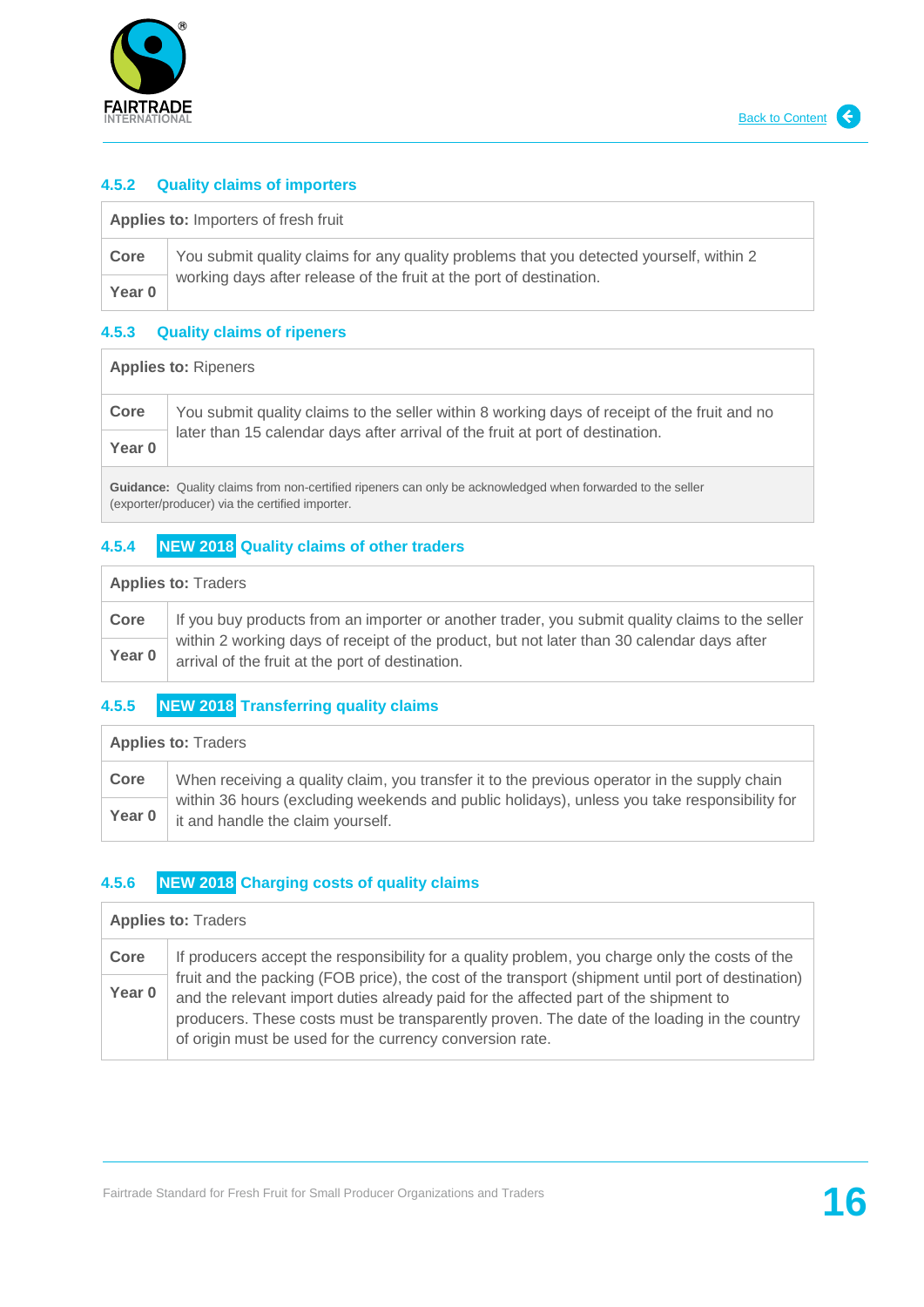

#### **4.5.7 Arranging quality inspection in the country of destination**

**Applies to:** Seller (producer or trader) receiving a quality claim

**Core** Within 2 working days after receiving your buyer's (or ripener's) quality claim, you can notify the buyer (or ripener) in writing that you will arrange counter inspection by an authorised surveyor. **Year 0**

You pay for and contract this surveyor, unless both parties have agreed otherwise.

**Guidance:** If you do not react to the quality report within the specified period the buyer (or ripener) may assume that you accept the refusal of the fruit.

#### **4.5.8 Facilitating quality inspection in the country of destination**

Applies to: Buyers issuing a quality claim **Core** You (buyer and/ or ripener) facilitate the counter quality inspection no later than 5 calendar days after the seller receives the quality claim. **Year 0**

#### **4.5.9 Settlement of disputes through independent surveyors**

**Applies to:** Buyers, ripeners and sellers (producers or traders) involved in quality claims **Core** You accept the reports of the authorised independent surveyors. **Year 0**

**Guidance:** The reports are binding to both parties and shall be the ultimate basis of settlement of any dispute over the quality of the fruit between the seller and buyer and/ or ripener.

#### **4.5.10 NEW 2018 Risk-sharing due to shortfalls in sales**

| Applies to: Importers of fresh fruit |                                                                                                                                |
|--------------------------------------|--------------------------------------------------------------------------------------------------------------------------------|
| Core                                 | If part of any shipment cannot be sold as Fairtrade as a result of shortfalls in orders from                                   |
| Year 0                               | your clients, you may apply "non-Fairtrade conditions" for fruit for up to a maximum of 10%<br>of the volume of each shipment. |
|                                      | You assume any financial losses related to shortfalls above this percentage.                                                   |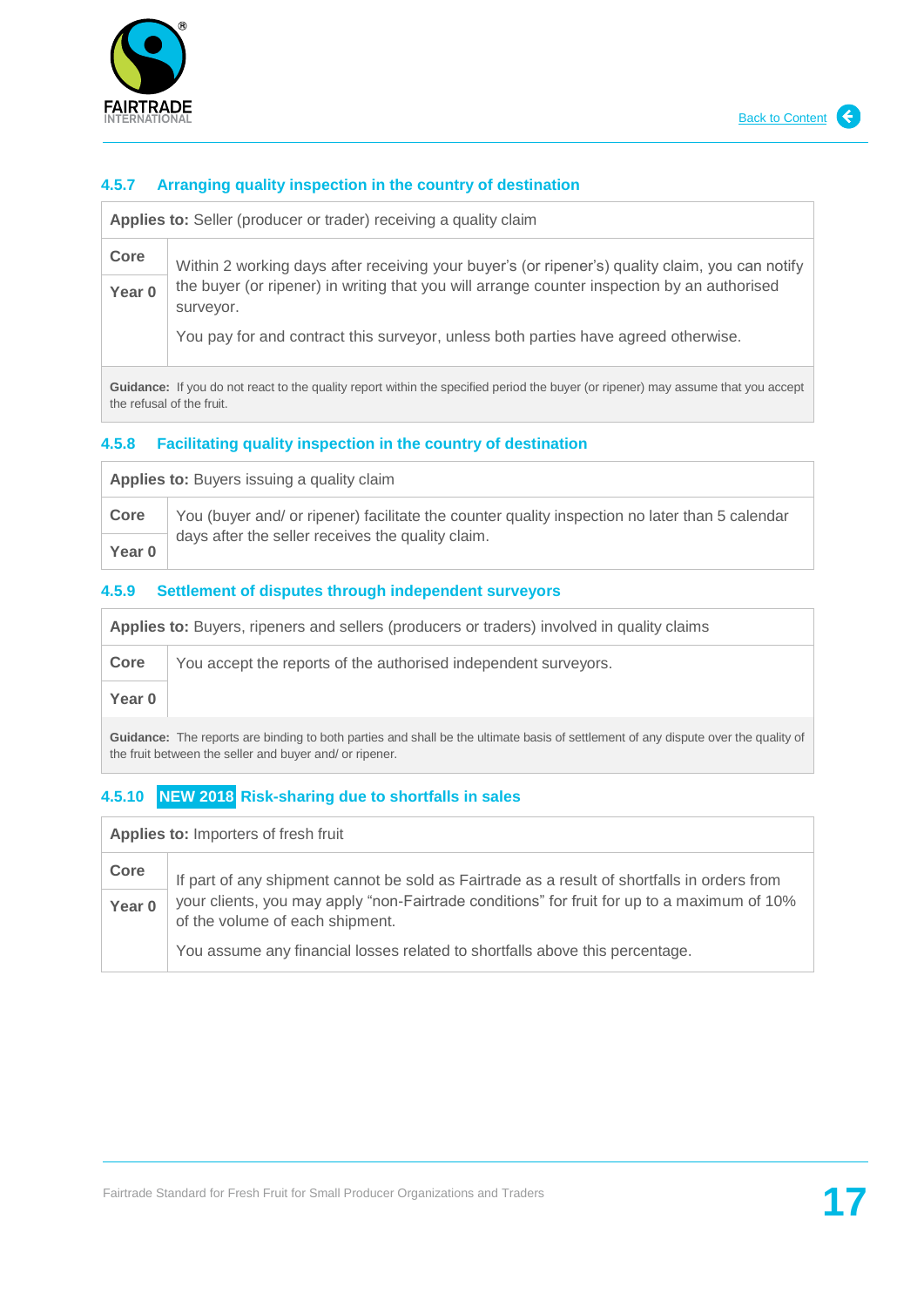

 $\overline{\phantom{a}}$ 

#### **4.5.11 Declassifying Fairtrade fruits in case of shortfalls in sales and quality claims**

| Applies to: Importers of fresh fruit |                                                                                                                                                                                                                                                                          |
|--------------------------------------|--------------------------------------------------------------------------------------------------------------------------------------------------------------------------------------------------------------------------------------------------------------------------|
| Core                                 | You do not sell fruit paid under non-Fairtrade conditions due to shortfalls in sales and                                                                                                                                                                                 |
| Year 0                               | quality claims as Fairtrade. You clearly mark the declassified fruit as "non-Fairtrade" on all<br>documentation. In case you cannot remove Fairtrade references, you only use disclaimers<br>that clearly state that the product is sold under non-Fairtrade conditions. |
|                                      | You do not sell the declassified fruit to a client (e.g. retailers) dealing with Fairtrade fruits if<br>there is a Fairtrade label on the fruit itself.                                                                                                                  |

#### **4.5.12 NEW 2018 Trading with integrity in shortfalls in sales**

| <b>Applies to: Importers of fresh fruit</b> |                                                                                                                                         |
|---------------------------------------------|-----------------------------------------------------------------------------------------------------------------------------------------|
| Core                                        | There are no indications that you use the practice of shortfalls in sales to supply a Fairtrade                                         |
| Year 0                                      | operator or a non-Fairtrade operator with fruit labelled as Fairtrade but bought under non-<br>Fairtrade conditions on a regular basis. |

# **4.5.13 NEW 2018 Informing operators of declassified Fairtrade sales**

| Applies to: Importers of fresh fruit |                                                                                                                                                                                                                                                                                                                                                     |
|--------------------------------------|-----------------------------------------------------------------------------------------------------------------------------------------------------------------------------------------------------------------------------------------------------------------------------------------------------------------------------------------------------|
| Core                                 | You inform all operators in the supply chain, including the producers, about declassified                                                                                                                                                                                                                                                           |
| Year 0                               | Fairtrade transactions due to shortfalls in sales and quality claims within six weeks after<br>arrival of the fruit in the port of destination. You explain the reason for the non-Fairtrade<br>sales (quality claim or shortfalls in sales).                                                                                                       |
|                                      | You get confirmation from the producer that they acknowledge the correct statement of<br>transactions related to quality claims and shortfalls in sales, and the receipt of related<br>payments of Fairtrade price and Premium at least on a quarterly basis in the case of<br>perennial fruits and at least yearly in the case of seasonal fruits. |

# **4.5.14 NEW 2018 Informing the certification body of declassified Fairtrade sales**

| Applies to: Importers of fresh fruit |                                                                                                                                                                                                                                   |
|--------------------------------------|-----------------------------------------------------------------------------------------------------------------------------------------------------------------------------------------------------------------------------------|
| Core                                 | You inform the certification body of every transaction of non-Fairtrade sales that were                                                                                                                                           |
| Year 0                               | originally ordered as Fairtrade within six weeks after arrival of the fruit in the port of<br>destination. In the case of quality claims, you also include the costs related to the claim that<br>were charged back to producers. |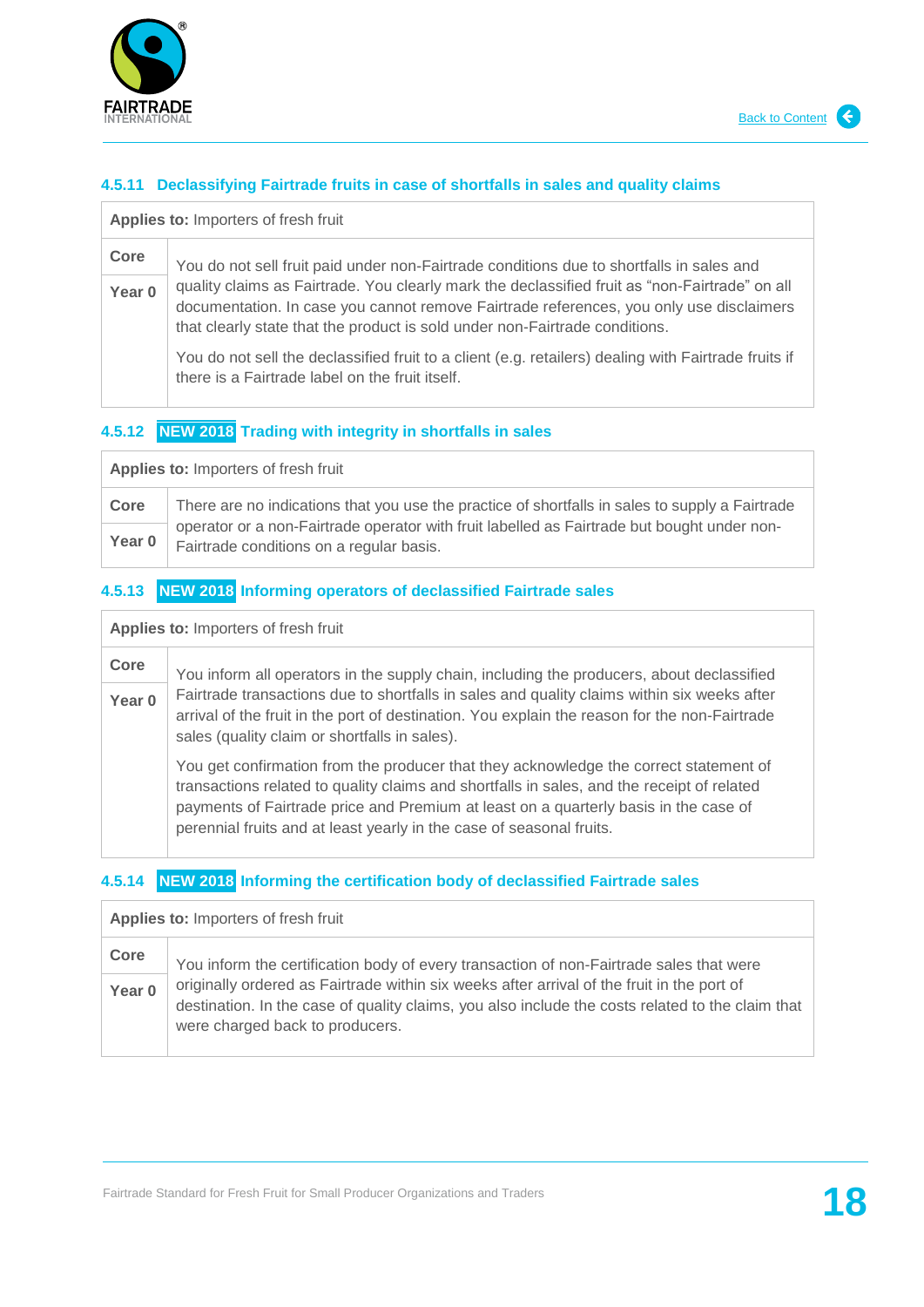

# **4.5.15 NEW 2018 Retro-certification**

| <b>Applies to: Importers</b> |                                                                                                                                                                                                                                |
|------------------------------|--------------------------------------------------------------------------------------------------------------------------------------------------------------------------------------------------------------------------------|
| Core                         | You are allowed to retro-certify fruits. Only unlabelled fruit is eligible for retro-certification.                                                                                                                            |
| Year 0                       | You ensure that labelling of retro-certified fruit is only done by a certified operator on behalf<br>of the licensee. You make payments of the Fairtrade Premium and any price adjustments<br>as per the Fresh Fruit Standard. |

# **4.5.16 NEW 2018 Informing producers of retro-certification**

| <b>Applies to: Importers</b> |                                                                                                                                                                                                                                                           |
|------------------------------|-----------------------------------------------------------------------------------------------------------------------------------------------------------------------------------------------------------------------------------------------------------|
| Core                         | You inform producers of the retro-certified transaction within 5 working days.                                                                                                                                                                            |
| Year 0                       | If you are not the first buyer, you also inform the exporter of this transaction and receive a<br>confirmation that the exporter is willing to take on the responsibility to convey the additional<br>price and Premium for the retro-certified shipment. |

# **4.5.17 NEW 2018 Informing the certification body of retro-certification**

| <b>Applies to: Importers</b> |                                                                                                                                                                                                                                                                                                                                                                                                                                                                                                                                                                                                                               |  |
|------------------------------|-------------------------------------------------------------------------------------------------------------------------------------------------------------------------------------------------------------------------------------------------------------------------------------------------------------------------------------------------------------------------------------------------------------------------------------------------------------------------------------------------------------------------------------------------------------------------------------------------------------------------------|--|
| Core                         | You inform the certification body of all retro-certified transactions according to the timelines                                                                                                                                                                                                                                                                                                                                                                                                                                                                                                                              |  |
| Year <sub>0</sub>            | defined by the certification body including<br>the date of purchase of the fruit from the producer organization<br>٠.<br>transaction identification<br>÷.<br>container/shipment information,<br>$\sim$<br>seller and buyer identification;<br>$\overline{\phantom{a}}$<br>the volume of fruit being retro-certified;<br>$\sim$<br>the Fairtrade Premium amount due;<br>the Fairtrade Price adjustment (where applicable if original price paid is below<br>$\overline{\phantom{a}}$<br>applicable Fairtrade Minimum Price)<br>the party responsible for paying / conveying price differential and premium to the<br>producer. |  |

#### **4.5.18 Purchasing of wine grapes for tender**

| <b>Applies to: Fairtrade Payers of wine grapes for tender</b> |                                                                                                                                                                                                                      |  |
|---------------------------------------------------------------|----------------------------------------------------------------------------------------------------------------------------------------------------------------------------------------------------------------------|--|
| Core                                                          | You agree with producers that the purchase is made for a tender and you clarify this in the<br>purchase contract.<br>You confirm whether it is a Fairtrade transaction or not, once the tender process is finalized. |  |
| Year 0                                                        |                                                                                                                                                                                                                      |  |